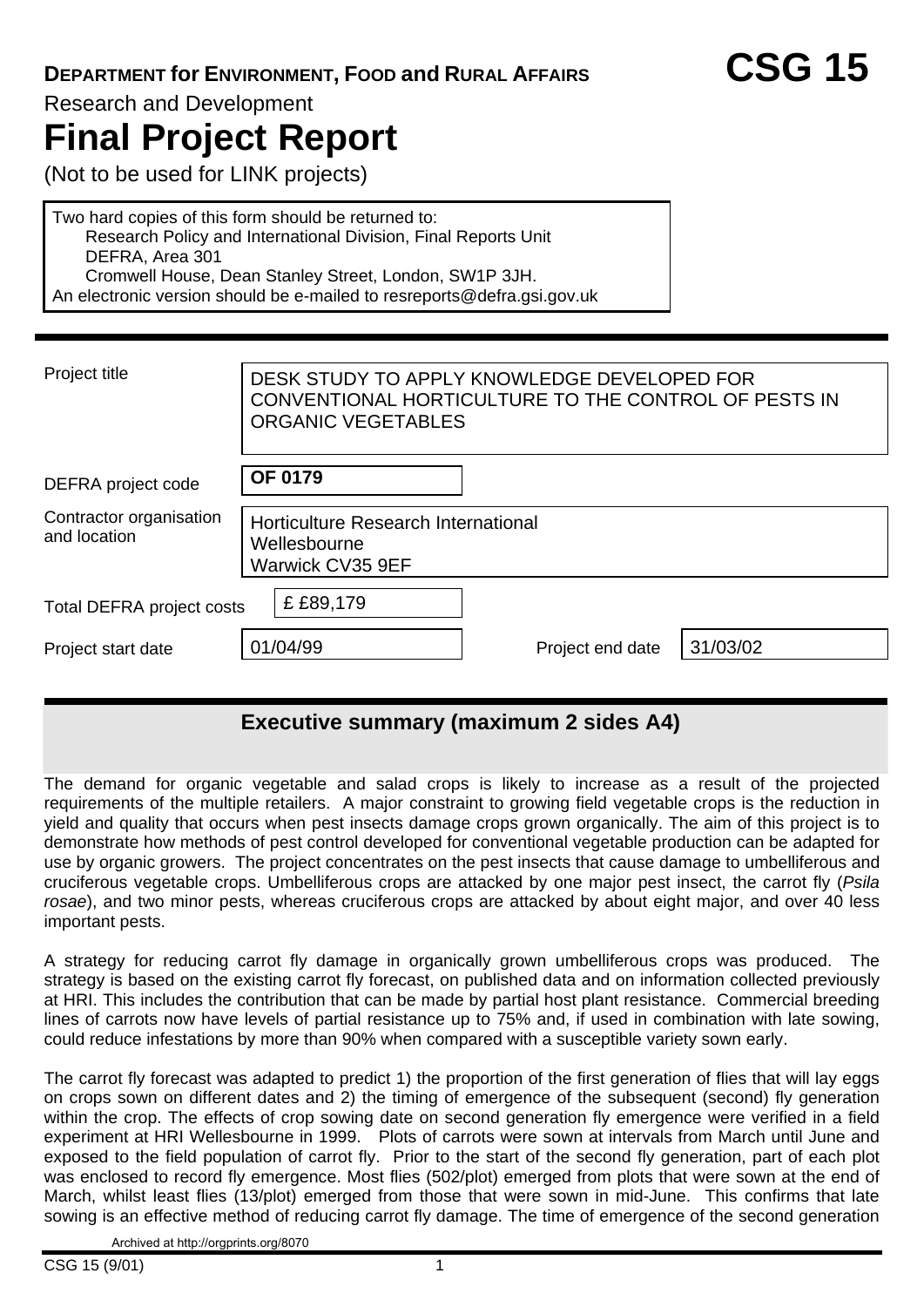flies was affected by sowing date. Flies emerged on 19 July (50% emergence) from plots sown in mid March, whereas flies emerged in early September from plots sown in mid-May.

The carrot fly forecast has been adapted to predict the timing of fly emergence from crops with different sowing dates. In addition, a sub-model based on the rate of development of eggs and larvae has been developed to predict how carrot fly damage develops over time. The output of this sub-model compared favourably with validation data collected in the field at HRI Wellesbourne. Finally, the model was modified to identify the times at which crops should be covered to reduce damage by carrot fly larvae. Previous experiments have shown that to avoid damage by carrot fly larvae, crop covers should be applied to susceptible crops before the start of fly emergence. Although third generation carrot flies may be active after the end of September, their progeny do not damage overwintering crops, so late control is unnecessary.

The strategy for reducing carrot fly damage in umbelliferous crops grown organically was evaluated in 2001. Participating growers grew plots of a partially resistant variety and applied/removed crop covers according to the carrot fly forecast. Because none of the growers have automatic weather stations, forecasts were provided using the national network of meteorological stations and were delivered weekly by post, fax or e-mail. At harvest, the experimental plots, with one exception, suffered similar or less damage than the main area of crop, that had been grown according to standard practice.

A strategy for controlling the pest insects of organically-grown cruciferous crops was developed. This is based on existing forecasts for several crucifer pests. The pest forecasts were verified in a field experiment in 2000. In this experiment, plots of cabbage were planted on 8 occasions from April-July in the organic area at HRI Kirton. The plots were sampled weekly to determine pest numbers, and assessed for damage at harvest. Peak numbers of first and second-generation cabbage root fly eggs were laid close to the dates predicted by the forecast. More eggs were laid during the first generation and plots planted early suffered the greatest plant losses due to feeding larvae. Although the plants were infested with aphids and several caterpillar species, only diamond-back moth affected marketability. None of the cabbages from the first four plantings were marketable. Marketability started to increase from Planting 5 (15 June) onwards. These plots missed the first generation of diamond-back moth, but were infested by the second generation.

The literature was reviewed to 1) identify crop/pest combinations where it would be advantageous to apply covers to exclude pests, 2) find simple ways of sampling crops to detect the presence of each species, and 3) indicate the best time to apply the control measures available to organic growers. Crop covers can be used to exclude many crucifer pests. However, if aphids are able to penetrate the covers then infestations may be greater than if the crop was left uncovered. In the absence of reliable treatment thresholds for all but a few crop/pest combinations, most sampling methods can be used only to demonstrate the presence of pests and to indicate whether their numbers are increasing or decreasing. The best times to apply the various control measures available to organic growers were identified. Avoidance or exclusion of the cabbage root fly and rapid control of diamond-back moth are vital. The output from the cabbage root fly forecast was modified to indicate the periods when the risk of infestation was high.

The crucifer pest control strategy was evaluated in 2001 in the organic areas at HRI Kirton and HRI Wellesbourne using forecasts for several pests and pheromone traps to monitor diamond-back moths. Plants were inspected for aphids and caterpillars. Treatments (crop covers or garlic for cabbage root fly, soft soap for aphids, *Bacillus thuringiensis* for caterpillars) were applied as necessary. In general, pest damage was not severe and where a large percentage of the crop was unmarketable, this was due to non-pest damage.

A workshop on carrot fly control was held at HDRA, Ryton in January 2002. The aim of the workshop was to explore the underlying causes of carrot fly problems in organic production systems and, using the expertise of the participants, to try and outline any control strategies that would be likely to be effective in organic carrot production. As a result of this project, and the conclusions drawn from this workshop, two factsheets (carrot fly and crucifer pest control in organic crops) have been produced for publication by the HDC. Other sources of information, such as the HDC/HRI pest forecasts, will be publicised through the HDRA pest and disease e-mail group.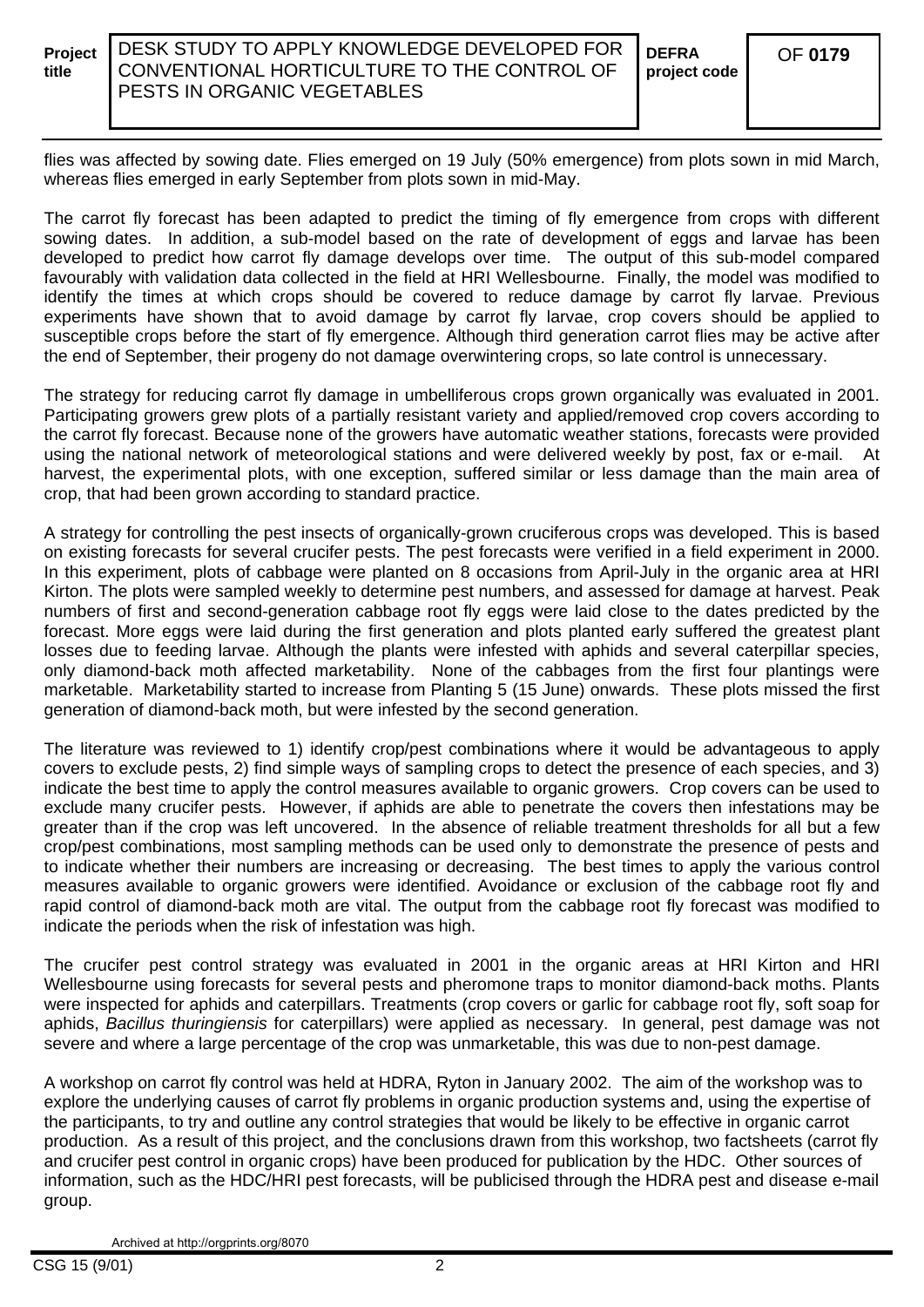## **Scientific report (maximum 20 sides A4)**

#### **1. Introduction**

The demand for organic vegetable and salad crops is likely to increase and at present, only about 15% of the produce is grown in the UK (Organic Food and Farming Report 2001). A major constraint to growing field vegetable crops is the reduction in yield and quality that occurs when pest insects damage crops grown organically. Multiple retailers demand high quality produce from conventional growers and, although they are willing to make concessions on the size and shape of organic vegetables, they are not willing to accept vegetables that show signs of pest damage. The aim of this project is to demonstrate how methods of pest control developed for conventional vegetable production can be adapted for use by organic growers. Much of the previous research on pest control has been funded by DEFRA and the HDC.

The project concentrates on the pest insects that cause damage to umbelliferous and cruciferous vegetable crops, as these account for 24% of the farmgate value of organic vegetable production (including potatoes) in the UK (Organic Food and Farming Report 2001). Umbelliferous crops are attacked by one major pest insect, the carrot fly (*Psila rosae*), and two minor pests, whereas cruciferous crops are attacked by about eight major, and over 40 less important pests.

The carrot fly can be a major pest in crops of carrots, parsnips, celery, celeriac and several herbs. Previous research has identified several cultural control techniques that can be used in conjunction with other methods of control. In addition, adult carrot flies can be excluded completely by applying crop covers at appropriate times. An extensive research programme was undertaken during the 1980's, to breed carrots that were partially resistant to carrot fly damage. Some of the breeding lines were sold to commercial seed companies, who have now developed lines that are approximately 75% resistant to carrot fly damage. The effects of partial plant resistance and cultural techniques, such as the judicious choice of sowing and harvesting dates, are additive and could be exploited further in organic systems of carrot production.

A simulation model that uses weather data to predict when the peaks of carrot fly activity will occur has been developed at HRI Wellesbourne. Conventional growers use the model to indicate when crops should be monitored closely and/or sprayed. Apart from indicating treatment windows for conventional growers, the model could be used by organic growers to time the application and removal of crop covers to avoid egg laying by the carrot fly. It could be used also to indicate when crops should be sown to avoid attack, and when they should be harvested to avoid the development of damage.

In contrast to umbelliferous crops, a complex of about 50 pest insects can damage cruciferous crops. The four major pests are the cabbage root fly (*Delia radicum*), the cabbage aphid (*Brevicoryne brassicae*), the diamond-back moth (*Plutella xylostella*) and the small white butterfly (*Pieris rapae*). Many pest insects can be excluded from cruciferous crops by the judicious use of crop covers and by the careful choice of planting dates. Phenological models to forecast the timings of attack by the major fly, beetle, caterpillar and aphid pests of cruciferous crops have been developed at HRI. These forecasts can be used to decide when to apply crop covers to reduce pest damage, to indicate when crops should be planted to avoid pest attack, and to time accurately the application of approved insecticides and biocontrol agents. The aphid and caterpillar forecasts still require further refinement prior to being used widely in commercial crops.

#### **2. Objectives of the project**

The overall objective is to demonstrate how methods of pest control developed for conventional vegetable production can be adapted for use by organic growers. The project concentrates on the pests of umbelliferous and cruciferous crops.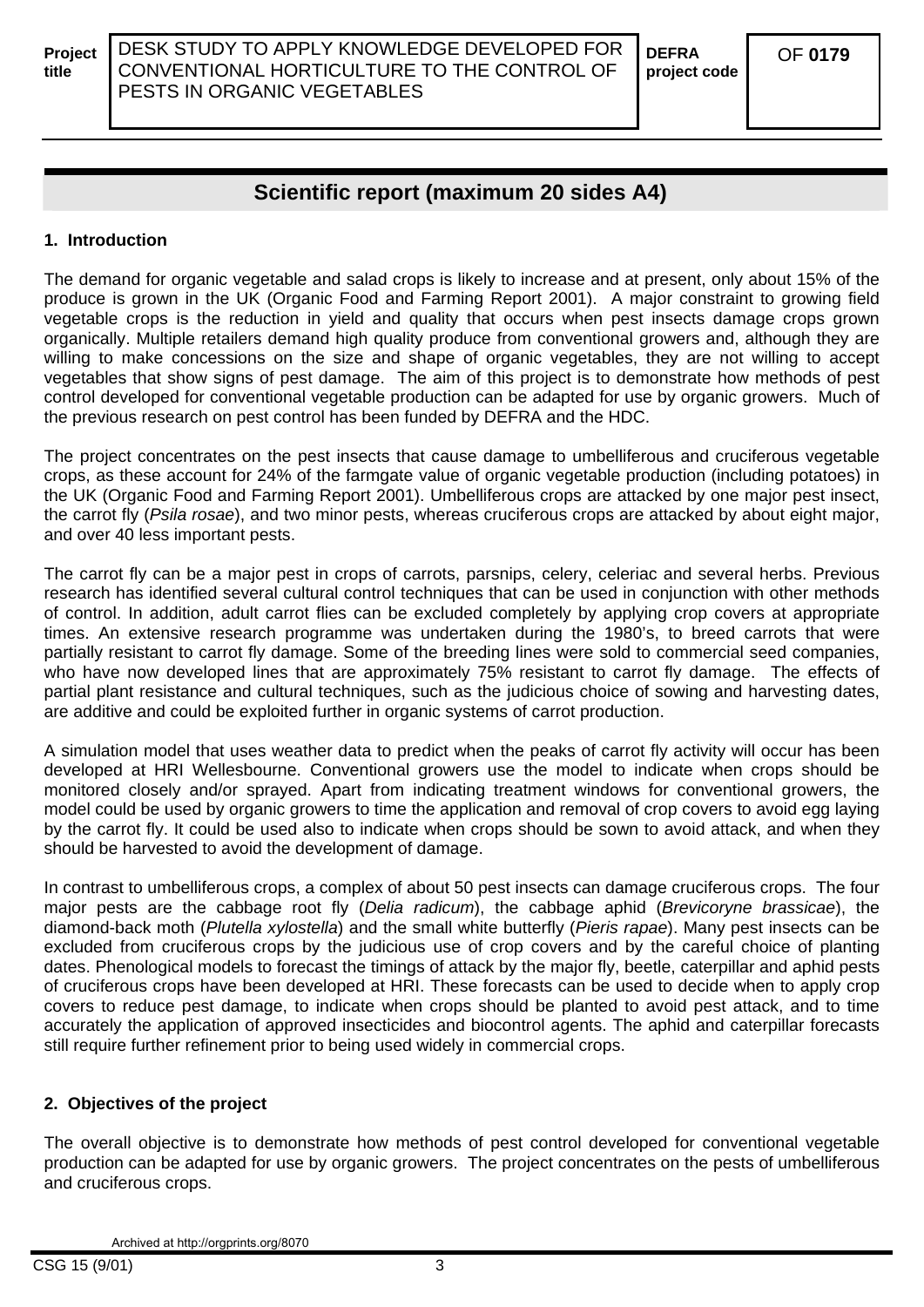#### Carrot fly

- 1. Adapt the existing carrot fly forecast to quantify how the date the crop is drilled influences the subsequent fly pressure.
- 2. Produce a model to quantify how crop damage can be reduced by altering the harvest date.
- 3. Identify times at which crops should be covered to reduce carrot fly damage.
- 4. Quantify the contribution possible from host-plants with various levels of resistance.
- 5. Verify the carrot fly control strategies produced from work done in Objectives 1-4

#### Pests of cruciferous crops

For each of the major beetle, fly, aphid and caterpillar pests:

- 6. Adapt the existing pest forecasts to quantify how the judicious choice of planting and harvesting dates can be used to reduce crop damage.
- 7. Identify the crop/pest situations where it would be an advantage to apply crop covers.
- 8. Evaluate simple methods of inspecting crops to determine the presence or absence of any given pest species.
- 9. Identify accurately the critical periods during which control measures should be applied.
- 10. Verify the pest control strategies produced in Objectives 6-9.

#### All pests

11. Produce a user-friendly format for disseminating the above crop protection information to organic growers.

#### **3. Adapt the existing carrot fly forecast to quantify how the date the crop is drilled influences the subsequent fly pressure (Objective 1).**

Information collected at Wellesbourne in 1983-85 (Ellis *et al.*, 1987) was used to verify predictions made by the carrot fly forecast of the effect of sowing date on subsequent larval feeding damage to carrots.

To determine the effects of sowing date on the timing of emergence of the second generation of flies, and verify the model further, plots of carrots were sown in an area close to the source of the main carrot fly population at HRI Wellesbourne. The plots (3 x 1.83m beds (4 rows) x 5m long) were sown every two weeks from mid-March until mid-June 1999. There were 7 treatments in total, replicated three times, and the plots were arranged in a randomised block design. Individual plots were separated from one another by at least 4 m of bare soil. Because of heavy rainfall at the end of May, the late May sowing was not made. Instead, the remaining six plots were sown on 15 June (the last sowing date).

Because they were located close to the carrot fly overwintering site, the plots were exposed to high levels of infestation. The first adult carrot fly was captured between 26 and 29 April and the largest numbers of flies (>3 flies/trap/day) were captured during the period 4-27 May. In mid-July, prior to the start of the second fly generation, part of each plot was enclosed within a fine-mesh netting cage, supported by metal hoops, to record the numbers of flies that emerged from the various plots. Flies were captured between mid-July and early November on orange sticky traps (Rebell®, Swiss Federal Research Station) placed within these emergence cages. The traps were inspected every 3-4 days and replaced as necessary.

The largest numbers of flies (502/plot) emerged from the plots sown at the end of March, and the smallest numbers (13/plot) from the plots sown in mid-June (Figure 1). From the plots that were sown in mid-May, partway through the first fly generation, a mean of 62 flies was caught/plot, which is equivalent to only 12% of the flies that emerged from the plots drilled in late March. The timing of emergence by flies of the second generation was affected also by the date the crop was sown. The later the plots were sown, the greater the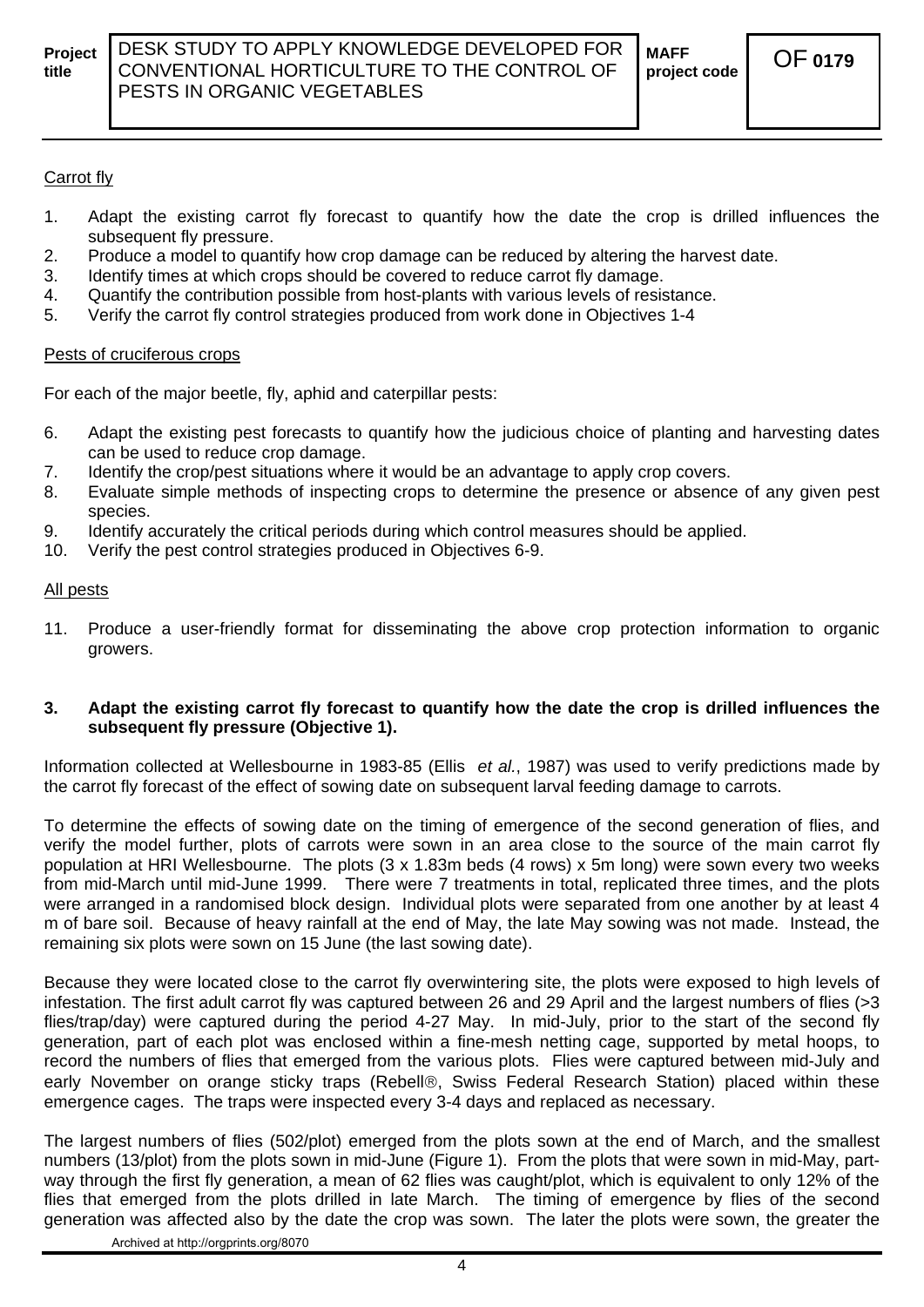**project code** OF**<sup>0179</sup>**

delay in emergence of the second fly generation (Figure 1). Very few flies emerged from the plots sown in mid-June, so the data on emergence times were not included.

The existing carrot fly forecast (Phelps *et al.*, 1993) was adapted to account for the effect of sowing date on subsequent second generation fly emergence. It was assumed that flies will not lay eggs on a crop until at least 50% seedlings have emerged. The date of 50% seedling emergence was estimated (190 day-degrees > 0°C - Finch-Savage, 1990) for each sowing date in the 1999 experiment, and was used to provide input to the model. Estimated seedling emergence times ranged from 20 (March) to 12 (June) days from sowing. As expected, the forecast predicted that lower numbers of second generation flies would emerge from the plots as the sowing date was delayed. Figure 2 compares observed and forecast emergence times for the second generation of carrot fly for the first five sowing dates (15 March – 15 May). Very few flies emerged from the plots sown in mid-June so the data from these plots were not included. There was a strong correlation between observed and forecast dates ( $r^2$ = 0.9538; 3 d.f.; p<0.01).





#### **4. Produce a model to quantify how crop damage can be reduced by altering the harvest date (Objective 2).**

First instar carrot fly larvae feed on the fibrous side roots of the carrot, whilst older larvae feed on the main root (Dufault & Coaker, 1987). Harvesting the crop early also curtails the development of carrot fly damage. In the UK, crops harvested before October can suffer as little as 1% damage (Coaker & Hartley, 1988). In Sweden, the development of carrot fly damage is predicted using a combination of pest monitoring and a prediction based on accumulated day-degrees (Jonsson, 1992). This information is used to ensure that the growing season is extended for as long as possible, by harvesting the crop immediately prior to the critical time that crop damage starts to increase.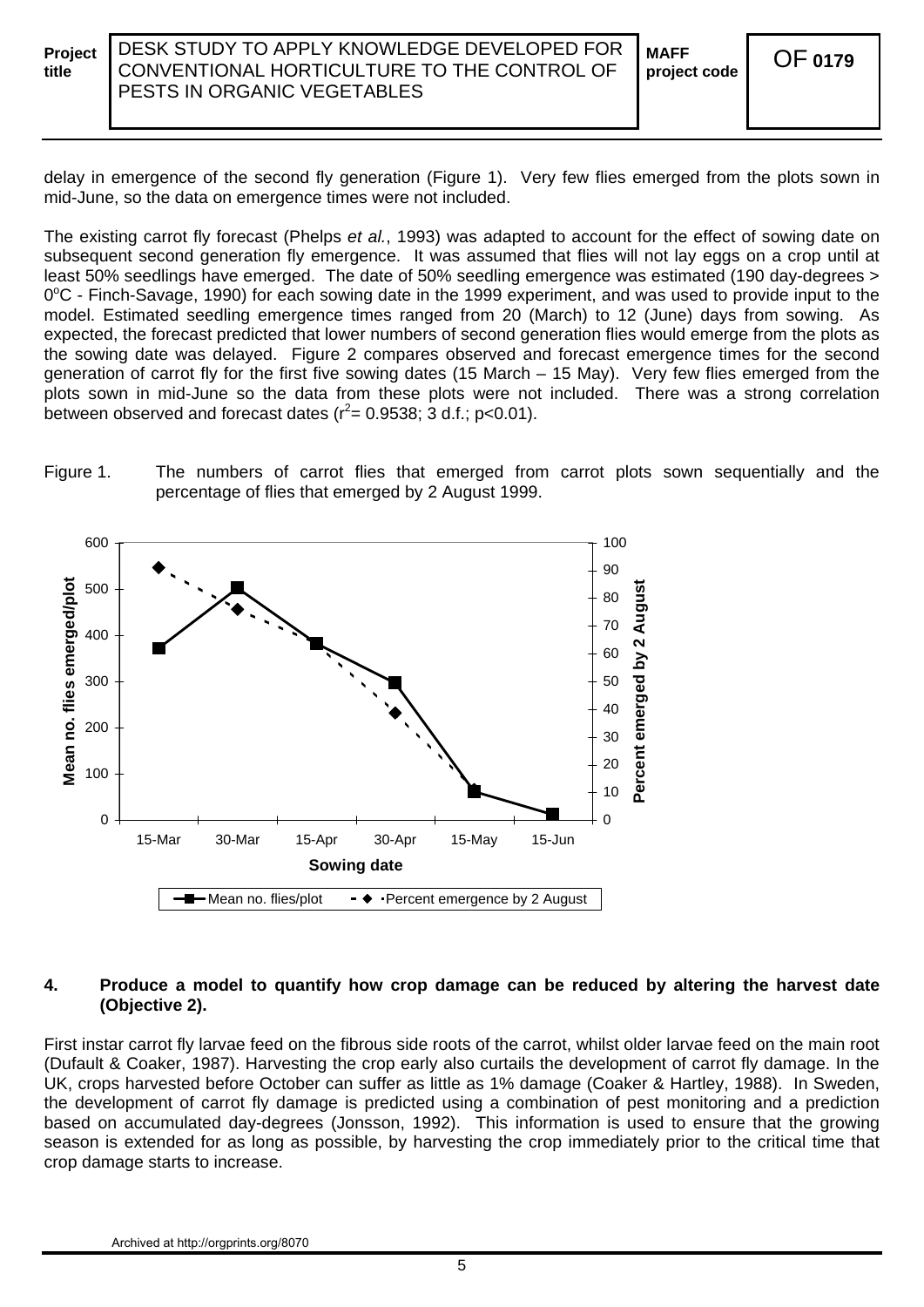The HRI carrot fly model was adapted in two ways so that damage development could be predicted:

- 1. The day-degree model from Jonsson (1992) was used to estimate when damage would start to become apparent. To do this, the HRI carrot fly model was adapted to calculate when 500 air day-degrees above 3<sup>°</sup>C had been accumulated from the forecast dates of 10% emergence and 10% egg-laying.
- 2. Since it is unlikely that the first larval instar feeds on the main root, damage can be assumed to start once larvae move into the second instar. Information from Vincent (1999) was used to estimate the relative duration of the first, second and third instars. The first instar took approximately 23% of the entire larval stage and the second instar, a further 29%. The carrot fly forecast was adapted to predict when insects would move from one development stage to the next (larval instars and pupation).

#### Figure 2. Observed and forecast dates of emergence by second generation flies from carrot crops drilled sequentially.



Three replicate plots of carrot (5.4 x 20 m) were drilled in March and June 1999, adjacent to the area with the high carrot fly population at HRI, to ensure that the plots became infested. Weekly assessments of carrot fly damage were made throughout the summer, autumn and winter to quantify the rate at which damage developed, following attack by the first and second generations of carrot fly. However, damage did not develop sufficiently to obtain meaningful validation results, so the assessments were repeated in 2001-2002. Figure 3 shows comparisons of observed and forecast carrot fly activity during 2001. Damage due to feeding by second generation carrot fly larvae was assessed by taking random 100-root samples from beds of insecticide-free carrots. Damage increased from August onwards and reached a maximum in early January 2002 (Figure 4). The day-degree forecast (Jonsson, 1992) predicted that damage would start to develop between 22 and 29 August (depending on whether the prediction was made from 10% emergence or 10% egg-laying). The HRI forecast predicted that damage would increase between 9 August (10% larvae entered second instar) and 27 December (90% pupae formed).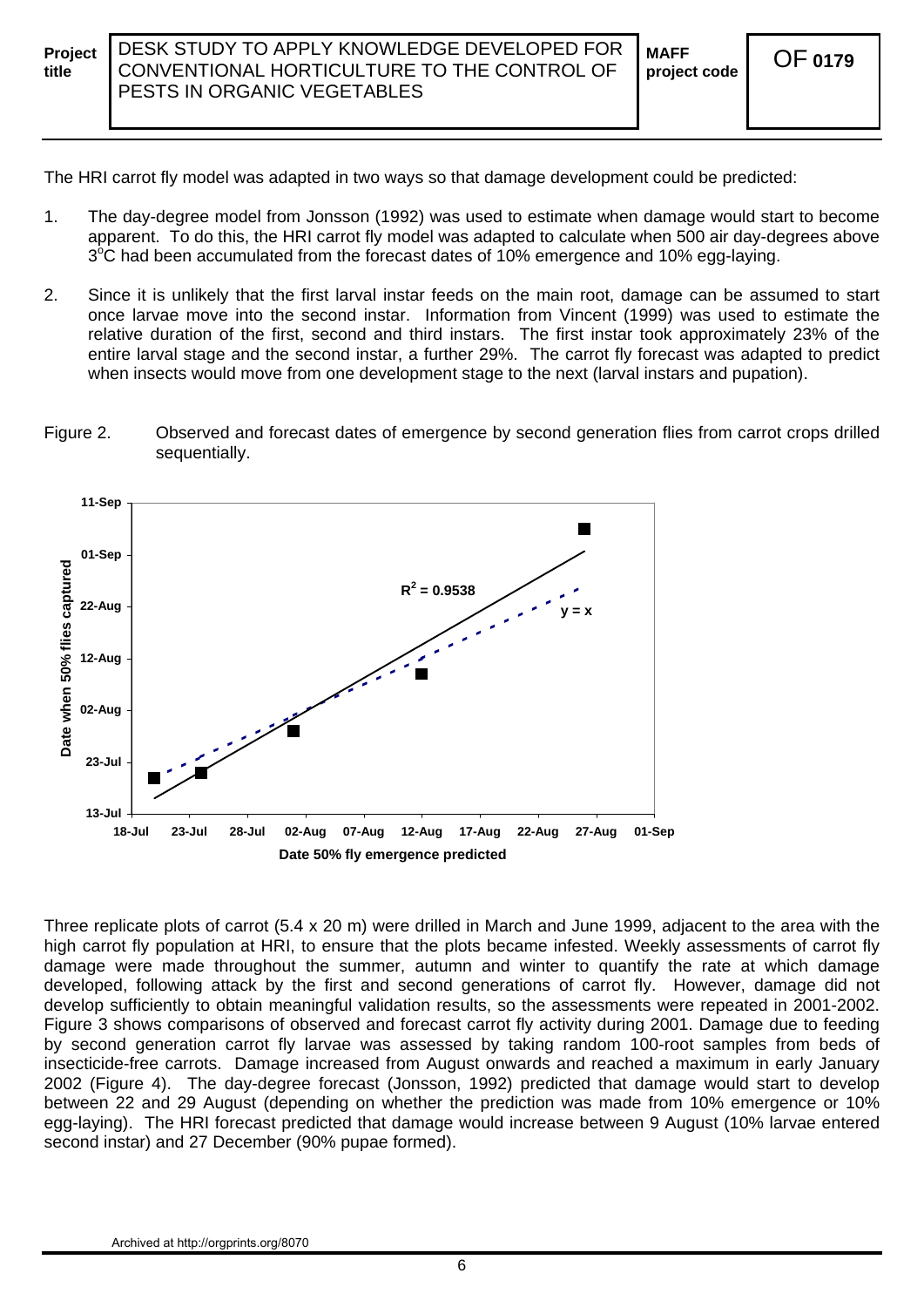**MAFF** 

**project code** OF**<sup>0179</sup>**





Figure 4. Development of damage in plots of insecticide-free carrots at Wellesbourne in 2001-2002 compared with predictions of carrot fly development.

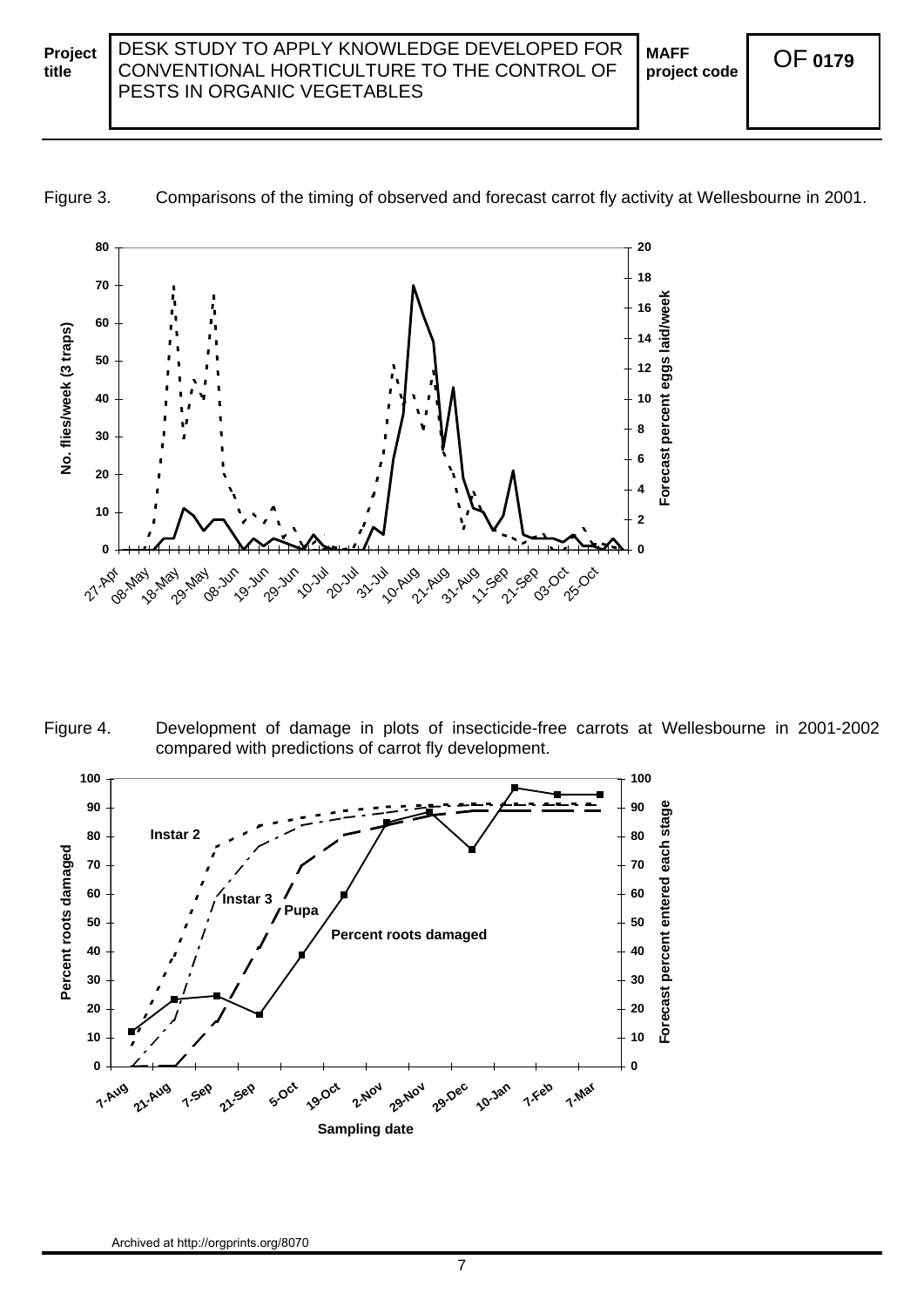#### **5. Identify times at which crops should be covered to reduce carrot fly damage (Objective 3).**

Various types of covers can be used to prevent pest insects from damaging field crops (Antill *et al.*, 1990; Leatherland, 1995). However, whatever types of covers are used to exclude carrot flies from crops, they obviously need to be in place before the flies enter the crop.

In a DEFRA-funded experiment in 1995, crop covers were used to determine when the last insecticide spray should be applied to control carrot flies of the second and third generations. Carrots were sown on 16 May at HRI Stockbridge House. Each plot was 5 m x 1.8 m wide and adjacent plots were separated by a 1.8m width of bare soil to prevent the carrot fly larvae moving between plots. There were eight replicates of each treatment arranged in a double contiguous-replicate, 3 x 4 rectangular lattice. A granular insecticide (chlorfenvinphos) was applied to the whole experiment at sowing to control larvae of the first generation of carrot fly. Plots were then covered with fleece (Agryl P17), which was secured along the edges with soil. The treatments consisted of a series of sequential uncovering dates. Selected plots were uncovered, at two-week intervals, from 19 July, just before the start of the second generation of carrot fly, until 8 November. There were three control treatments: 1) plots covered from sowing to harvest, 2) plots left uncovered, and 3) plots left uncovered but with foliar sprays of insecticide (chlorfenvinphos) applied on 27 July and 6 September. The timing of adult carrot fly activity was monitored using three orange sticky traps (Rebell<sup>R</sup>) placed in an area of carrots approximately 100 m away from the plots. A sample of 200-250 roots/plot was taken from each plot on 30 November 1995 and 22 March 1996. The roots were washed and assessed for carrot fly damage.

The results are summarised in Figure 5. A total of 1901 flies was captured between 4 July and 28 November 1995. Relatively high numbers of flies were captured until early November. The plots uncovered during July and August were the most heavily damaged. Less carrot fly damage occurred in plots uncovered after the end of August, and the percentage of damaged carrots in plots uncovered from 13 September onwards did not differ from that in the control plots, which had been covered permanently from drilling to harvest.



Figure 5. The percentage of carrots damaged when carrots were covered at drilling and then uncovered at two-week intervals from the start of the second carrot fly generation.

Archived at http://orgprints.org/8070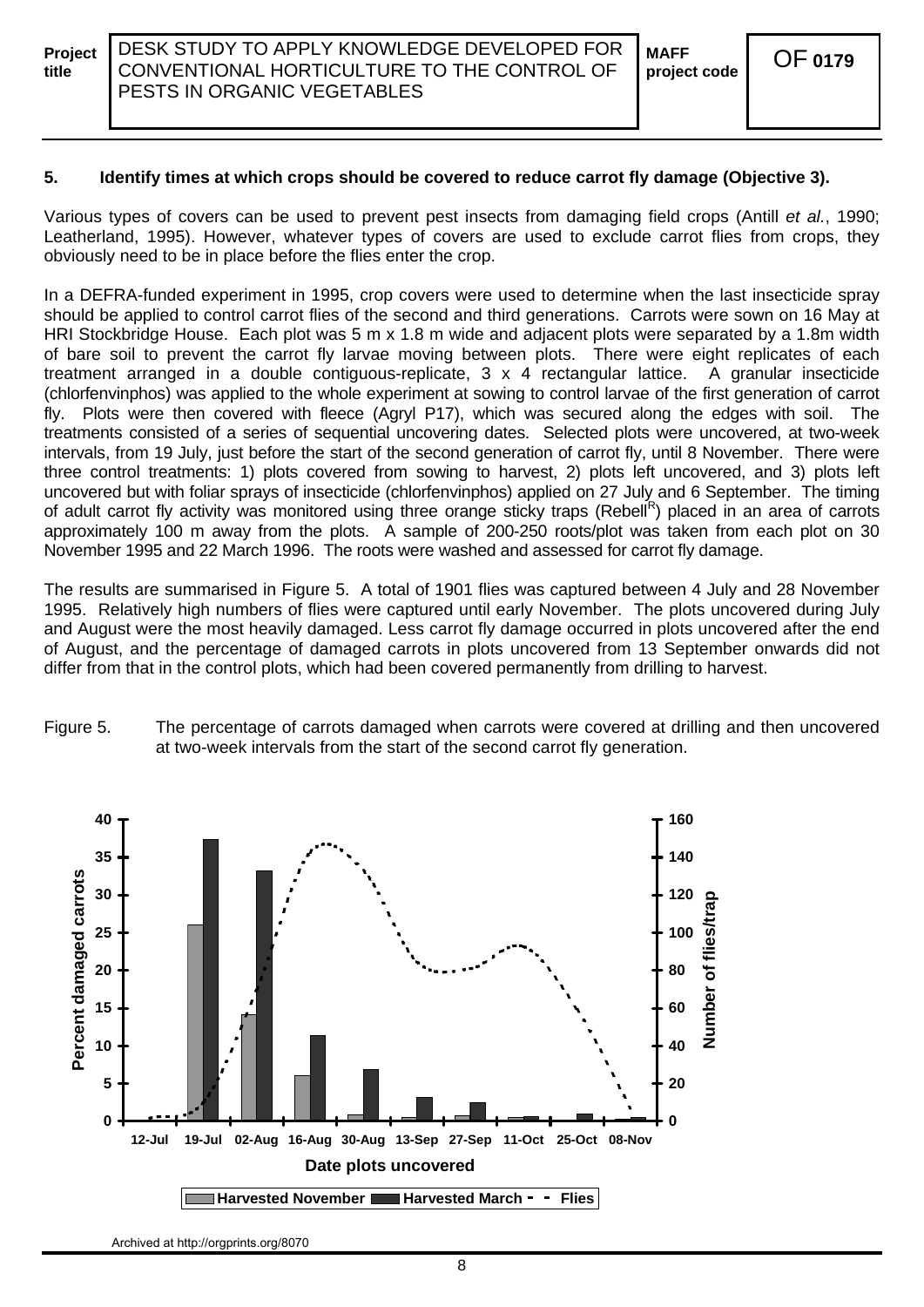The results showed clearly that it was the offspring from flies that were in the field before the end of September that damaged carrots left in the field during the winter period. Additional studies funded by DEFRA (Vincent, 1999) and HDC (FV 13d) have shown that although third generation carrot flies may be active after the end of September, their progeny do not damage overwintering crops.

The carrot fly forecast can be used to indicate when the risk of infestation is increasing or decreasing in any particular locality, so that crops can be covered and uncovered for weeding at times that minimise the risk of carrot fly damage. To avoid damage by carrot fly larvae, susceptible crops should be covered before the start of fly emergence. If seedlings are likely to emerge when flies are laying eggs, then the crop should be covered soon after sowing.

#### **6. Quantify the contribution possible from host-plants with various levels of resistance (Objective 4).**

Partial plant resistance to carrot fly damage has been identified in about 20 carrot varieties, most of which belong to the Nantes type of carrot. The damage found on such varieties is about half that found on Danvers, a cultivar that has been used for the last 30 years at HRI Wellesbourne as the "standard" susceptible variety (Ellis, 1999).

An extensive research programme was done at HRI Wellesbourne during the 1980's, to breed lines of carrots that were partially resistant to carrot fly damage (Ellis, 1999). Some of this material was produced from crosses between a wild *Daucus* species, *Daucus capillifolius,* and various commercial carrot (*Daucus carota*) cultivars that possessed the required agronomic characteristics. The remainder of this partially-resistant plant material was selected from an intensive breeding programme, based solely on cultivars of *D. carota*. During 1990, certain breeding lines from both sources, some with 60% resistance to the fly, were sold to several commercial seed companies (Ellis, 1999). The commercial companies have now developed breeding lines that are approximately 75% resistant to carrot fly damage (Ellis & Kift, 2000). Such levels of resistance would make a substantial contribution to the control of carrot fly in organic crops, particularly if used in conjunction with some of the methods of cultural control (Ellis *et al.*, 1987).

The effects of host plant resistance on the reduction in carrot fly damage were quantified using simple mathematical models. Although commercially-available varieties have levels of partial resistance of approximately 50% when compared with a susceptible variety, breeding lines of carrots evaluated at HRI Wellesbourne during 1999-2000 now have levels of resistance as high as 75%. If, for example, such resistant varieties were to be used in combination with a cultural technique such as late sowing, there is the potential to reduce infestations by more than 90% when compared with a susceptible variety sown before the start of the first fly generation.

#### **7. Verify the carrot fly control strategies produced from work done in objectives 1-4 (Objective 5).**

Participating growers were recruited through a presentation made at an HDRA meeting for organic growers on 30 November 2000 and by personal contact. A strategy was produced for reducing carrot fly damage in organically grown carrot crops at each location. This was based on the sowing dates and harvest dates that participating growers wished to use.

Growers were asked to sow small plots (3 x 5m lengths of bed) of a variety that was partially resistant to carrot fly within their main carrot crop (farm crop) and, if they wished to use crop covers on these plots, then to apply/remove the covers according to the carrot fly forecast. Members of HDRA visited the growers to help with siting the plots. Because none of the growers had automatic weather stations, forecasts were produced every week by HRI, using the national network of meteorological stations. The forecasts were delivered, together with regular updates on carrot fly biology and control, by post, fax or e-mail.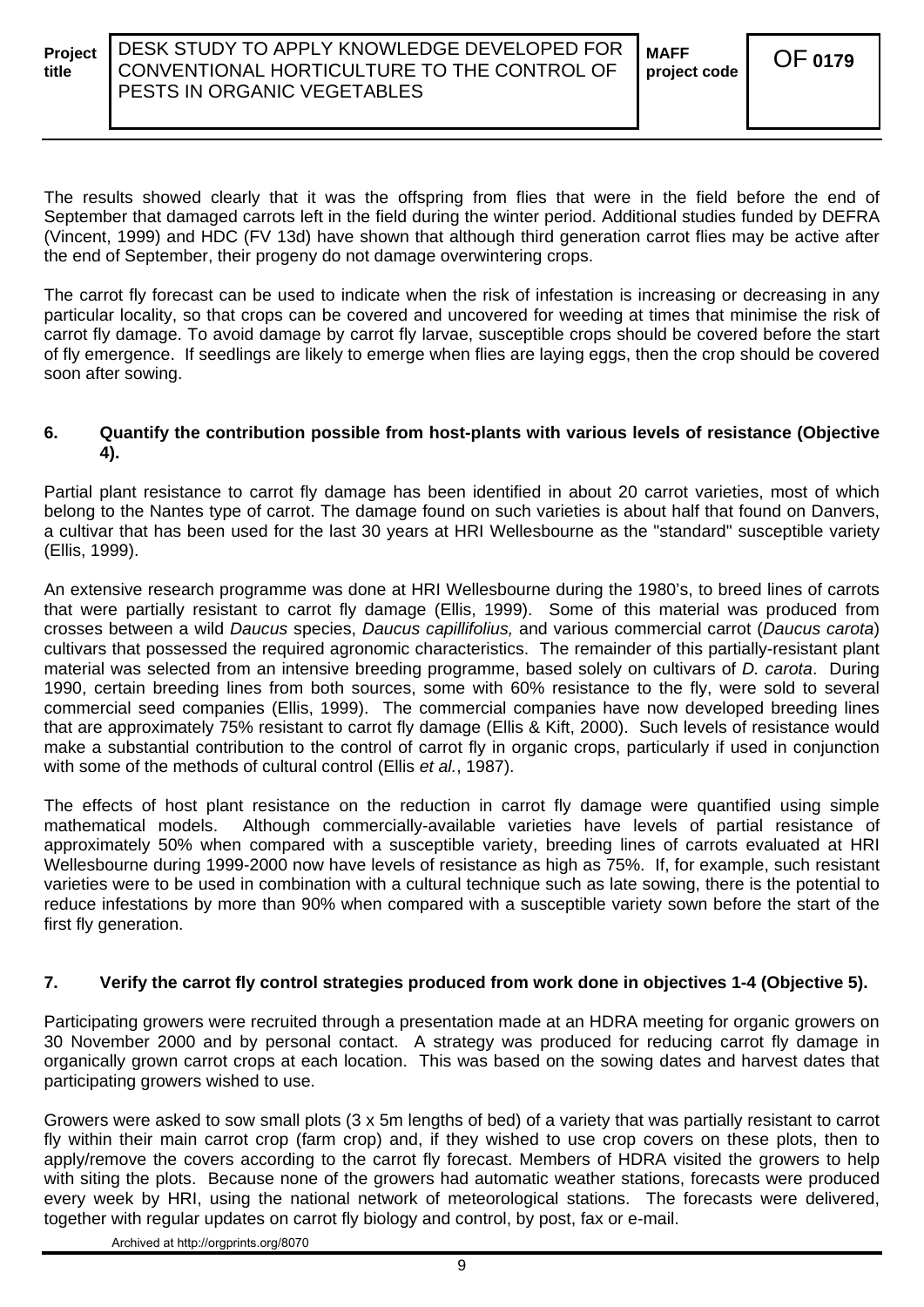The treated plots and similar areas of 'untreated' farm crop were harvested at the same time and assessed for yield and damage. Because these were unreplicated trials and little account was taken of the spatial distribution of carrot fly, the data cannot be analysed formally. The treated plots were considerably less damaged than the farm crop at Kirton, and when fleece was used at Farm 3. In contrast, the treated plots were considerably more damaged when fleece was not used at Farm 3 (Flyaway vs Nantes). There was no difference between treatments at the other three sites. The use of fleece reduced total yield at Farm 3 by about 8%.

Table 1. Results of verification trials on carrots in 2001. A variety with a susceptibility ratio >1.2 is significantly more susceptible than 'Sytan', which is the standard 'resistant' variety used in screening trials. The susceptibility ratio of Flyaway is 1.19.

|              | <b>Percent damaged roots</b> |                                             | <b>Variety</b>                |                          |                                                |  |
|--------------|------------------------------|---------------------------------------------|-------------------------------|--------------------------|------------------------------------------------|--|
| <b>Site</b>  |                              | Trial plots Farm crop Trial plots Farm crop |                               |                          | <b>Susceptibility</b><br>ratio of farm<br>crop |  |
| Farm 1       | 0.9                          | 1.5                                         | Flyaway                       | Nairobi                  | 1.26                                           |  |
| Farm 2       | 8.1                          | $\overline{7}$                              | Flyaway                       | Nigel                    |                                                |  |
| Farm 3       | 22.5<br>0.4                  | 8.6<br>10.6                                 | Flyaway<br>Flyaway+<br>fleece | <b>Nantes</b><br>Nairobi | 1.26                                           |  |
|              |                              | 34.7                                        |                               | <b>Berlicum</b>          |                                                |  |
| Wellesbourne | 1.3                          | 1.3                                         | Flyaway                       | <b>Berlicum</b>          |                                                |  |
| Kirton       | 1.3                          | 8.7                                         | Flyaway                       | Bangor                   | 1.69                                           |  |

#### **PESTS OF CRUCIFEROUS CROPS**

#### **8. Adapt the existing pest forecasts to quantify how the judicious choice of planting and harvesting dates can be used to reduce crop damage (Objective 6).**

The forecasts developed for fly, beetle, aphid and caterpillar pests of brassicas were used to identify the periods when crops are at risk from each of these pest species. This information was verified in a field experiment in 2000. Sequentially planted plots of cabbage cv Castello (3 plots x 10 plants x 16 rows) were grown in the organic area at HRI Kirton. Plots were planted on 8 occasions from 20 April until 27 July. The plots were sampled at weekly intervals to determine pest numbers. This included the use of 1) water traps to monitor flying insects, 2) soil sampling for cabbage root fly eggs and 3) leaf inspection for foliar pests. When the cabbages were mature, the plots were harvested and assessed for damage. The assessments included a comparison with a commercial specification for organic cabbage.

Peak numbers of cabbage root fly eggs (20 eggs/plant/week in Planting 1) were laid in the week ending 18 May (50% egg laying forecast for 10 May) and peak numbers of second generation eggs were laid in the week ending 24 July (50% egg-laying forecast for 19 July). At the time of the second generation, seven plots had been planted and of these Planting 5 (15 June) was the most preferred by female cabbage root flies (3<br>Archived at http://orgprints.org/8070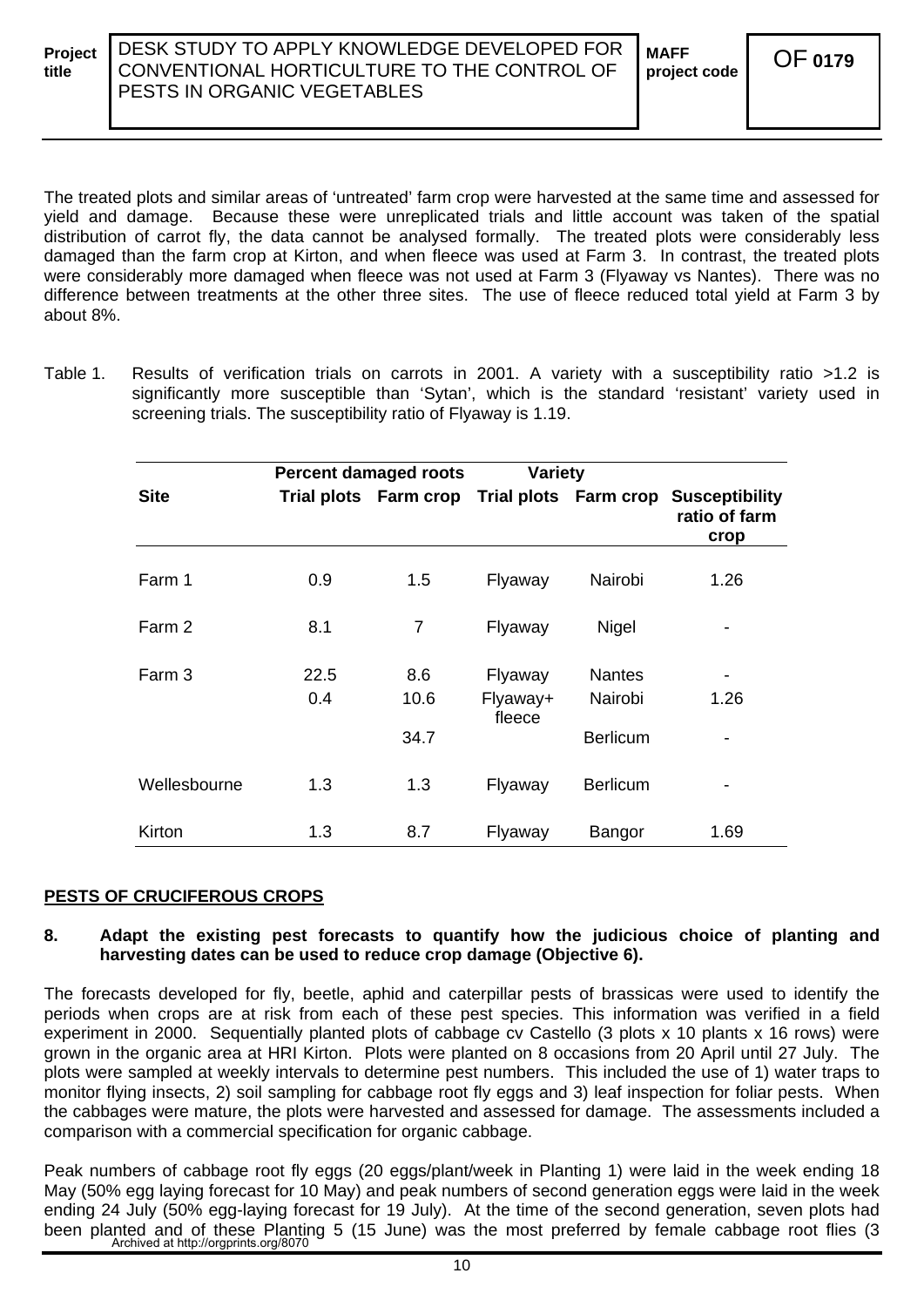**MAFF project code** OF**<sup>0179</sup>**

eggs/plant/week) and Plantings 1, 2 and 7, the least preferred (<0.3 eggs/plant/week) (Figure 6). This confirmed previous observations that actively growing plants were the most attractive to ovipositing female flies. As would be expected from the numbers of eggs laid, plots exposed during the first generation suffered the greatest plant losses due to cabbage root fly damage, but these losses were less than 10%. Plants suffered little damage due to the second generation of cabbage root fly.



Figure 6. The mean numbers of cabbage root fly eggs/plot laid on 24 July 2000.

Although the cabbage leaves were infested with aphids and several species of caterpillar, only diamond-back moth caterpillars affected marketability. The effects of this pest were severe and none of the cabbages from the first four plantings were marketable, due to caterpillar damage (Figure 7). Marketability started to increase from planting 5 onwards (planted 15 June). These plots missed the first generation of diamond-back moth (peak 5 July) but were infested by the second generation (peak 15 August) (Figure 8). After 15 June, the later the planting, the greater the proportion of marketable cabbages, due to the shorter duration and size of the caterpillar infestation.

#### **9. Identify the crop/pest situations where it would be an advantage to apply crop covers (Objective 7).**

The literature was reviewed to identify crop/pest combinations where it would be advantageous to apply covers to exclude brassica pest insects. Some of this information was summarised in an article for the Vegetable Farmer (Collier, 2001).

The cabbage root fly is a major pest of cruciferous crops and damage may be categorised according to whether it is 'direct' and affects the marketable part of plant (e.g. swedes, radish, turnips) or 'indirect' and is likely to cause plant death or yield reduction only during the early life of the crop (e.g. cabbage, cauliflower, Brussels sprouts). In cases of direct damage then crops should be covered throughout the period when cabbage root flies are laying eggs. This may be for the entire life of the crop in areas such as Devon and southwest Lancashire, where pressure from early- and late-emerging biotypes of the cabbage root fly (Finch & Collier, 1983) and also the turnip fly (northern areas of the UK) may be virtually continuous. In cases of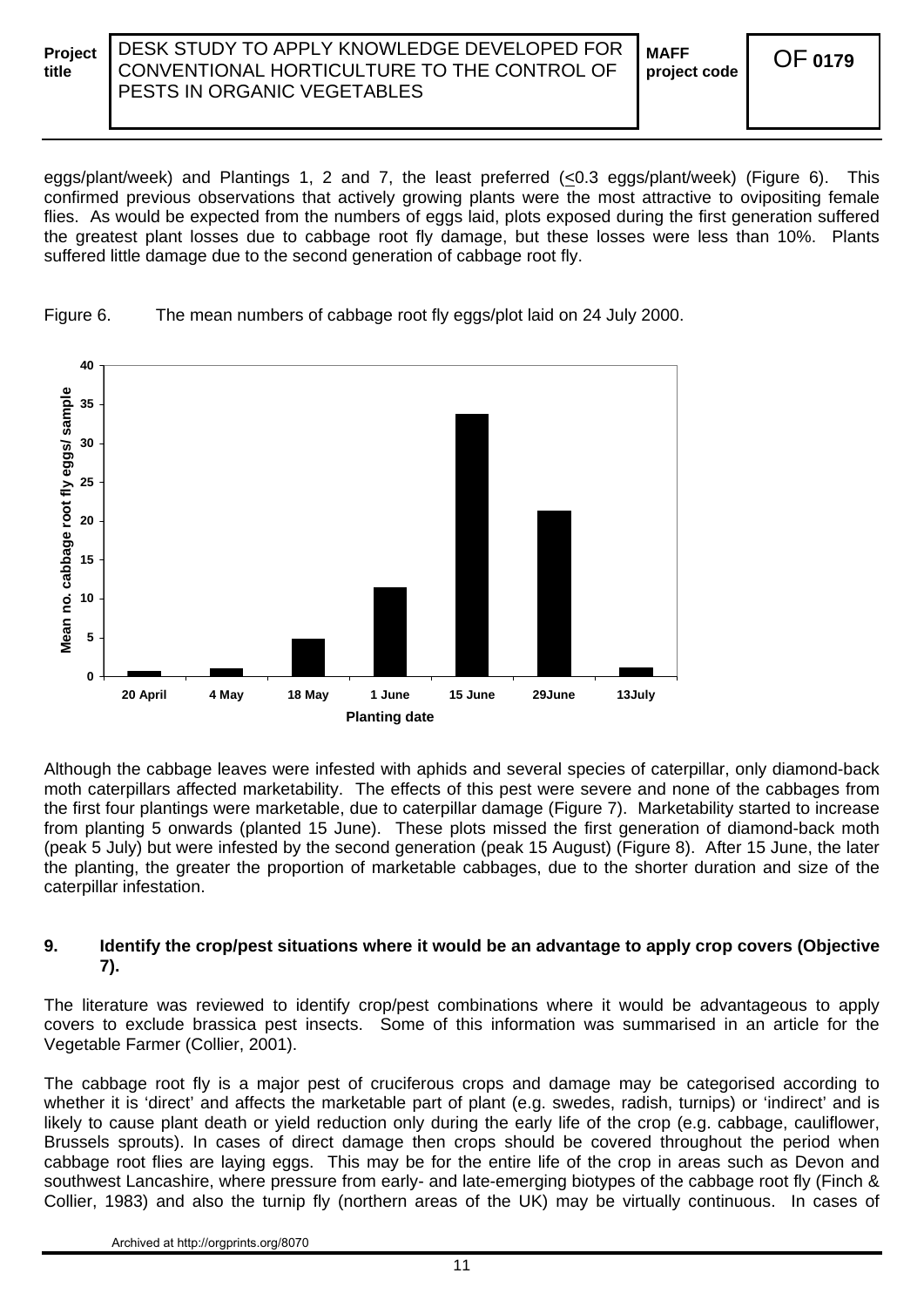**MAFF project code** OF**<sup>0179</sup>**

indirect damage, covers can be removed once the plants are established and their root systems are sufficiently large to tolerate larval feeding damage.

Crop covers may be used to exclude many of the other pests of crucifers such as caterpillars and flea beetles, provided the mesh size is sufficiently small to prevent them entering the crop or laying their eggs through the mesh (e.g. Ester *et al.*, 1994; Evans *et al.*, 1997; Ferguson & Barratt, 1993; Leatherland, 1995). In contrast, the use of certain types of crop cover may increase the numbers of slugs infesting crucifer crops. Crop covers can be used to exclude the cabbage aphid and other pest aphids. However, if aphids are able to penetrate the covers then infestations may be greater than if the crop was left uncovered.

Figure 7. Numbers of marketable cabbages (out of 40) harvested from sequentially planted cabbage plots.



#### **10. Evaluate simple methods of inspecting crops to determine the presence or absence of any given pest species (Objective 8).**

The literature was reviewed to find simple ways of sampling cruciferous crops to detect the presence of each species of pest insect. Methods of sampling the pests of crucifer crops include direct sampling by visual inspection using an appropriate sampling scheme (Perry *et al.*, 1998; Collier, 1999; Collier & Mead, 1999;), soil sampling (for cabbage root fly eggs - Finch *et al.*, 1975) or the use of traps (e.g. Finch & Skinner, 1974; Steene & Callens, 2000; Prasad Reddy & Guerrero, 2001). Traps may be baited with semiochemicals (pheromones or host plant volatiles) or may be visually attractive. Whilst direct sampling produces an absolute estimate of the size of the pest infestation, trap captures provide only relative estimates. In the absence of reliable treatment thresholds for almost all crop/pest combinations (Kennedy & Collier, 2000), most sampling methods can be used to demonstrate only the presence of pests and to indicate whether their numbers are increasing or decreasing.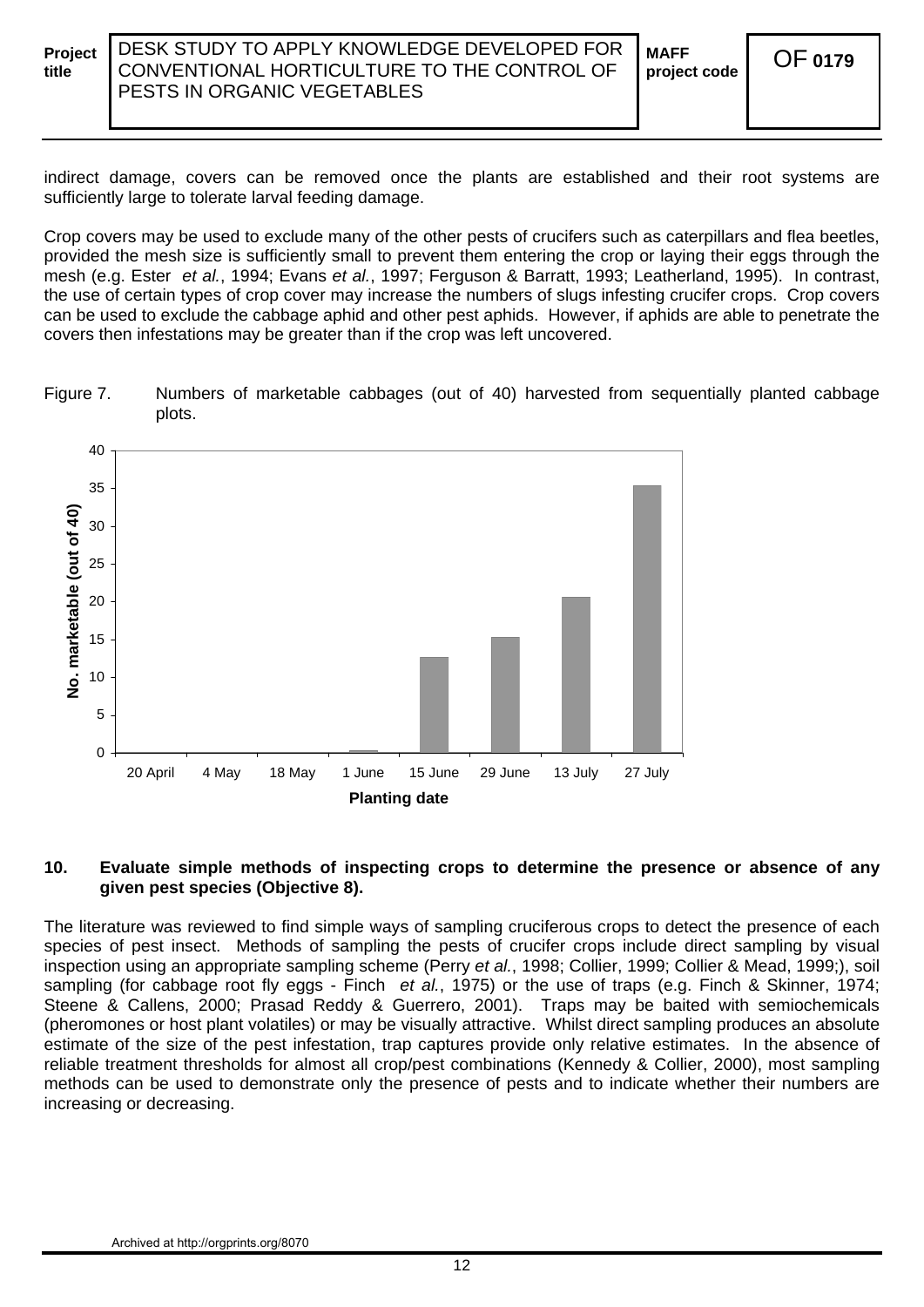#### **11. Identify accurately the critical periods during which control measures should be applied (Objective 9).**

The best times to apply various control measures available to growers of organic crucifer crops have been identified. In summary they are as follows:

**Cabbage root fly** – leafy brassicas are most susceptible to cabbage root fly damage soon after planting. If cabbage root fly egg laying is likely to occur during the next month, the plants should be protected. As leafy brassica plants grow, they become less susceptible to cabbage root fly damage, particularly if they are growing in moist soil. The risk of damage to root brassicas continues throughout the life of the crop and these should be protected during each fly generation. If crop covers are to be used they should be applied before egg laying begins.

**Aphids** - soft soap sprays can be applied if crop inspection indicates a potentially damaging infestation.

**Caterpillars** – if pheromone trap captures indicate a potentially damaging infestation of diamond-back moth then crop inspections should be made. Female moths will be laying their eggs on crucifer plants at the time that the males are captured in pheromone traps (Collier & Minns, 2001). Crop inspections should be used to make decisions about other caterpillar pests. To be most effective, *Bacillus thuringiensis* sprays should be applied when the caterpillars are young.

Figure 8. Numbers of diamond-back moth caterpillars found on plots of cabbage planted sequentially (4 planting dates shown).



### **12. Verify the pest control strategies produced in objectives 6-9 (Objective 10).**

A strategy for controlling the pest insects of organically grown cruciferous crops was developed. This was evaluated during 2001 at the Wellesbourne and Kirton organic sites. Three plots of cabbage (8 plants x 14 rows) were planted sequentially at each site and treated according to best practice. Fleece was used to cover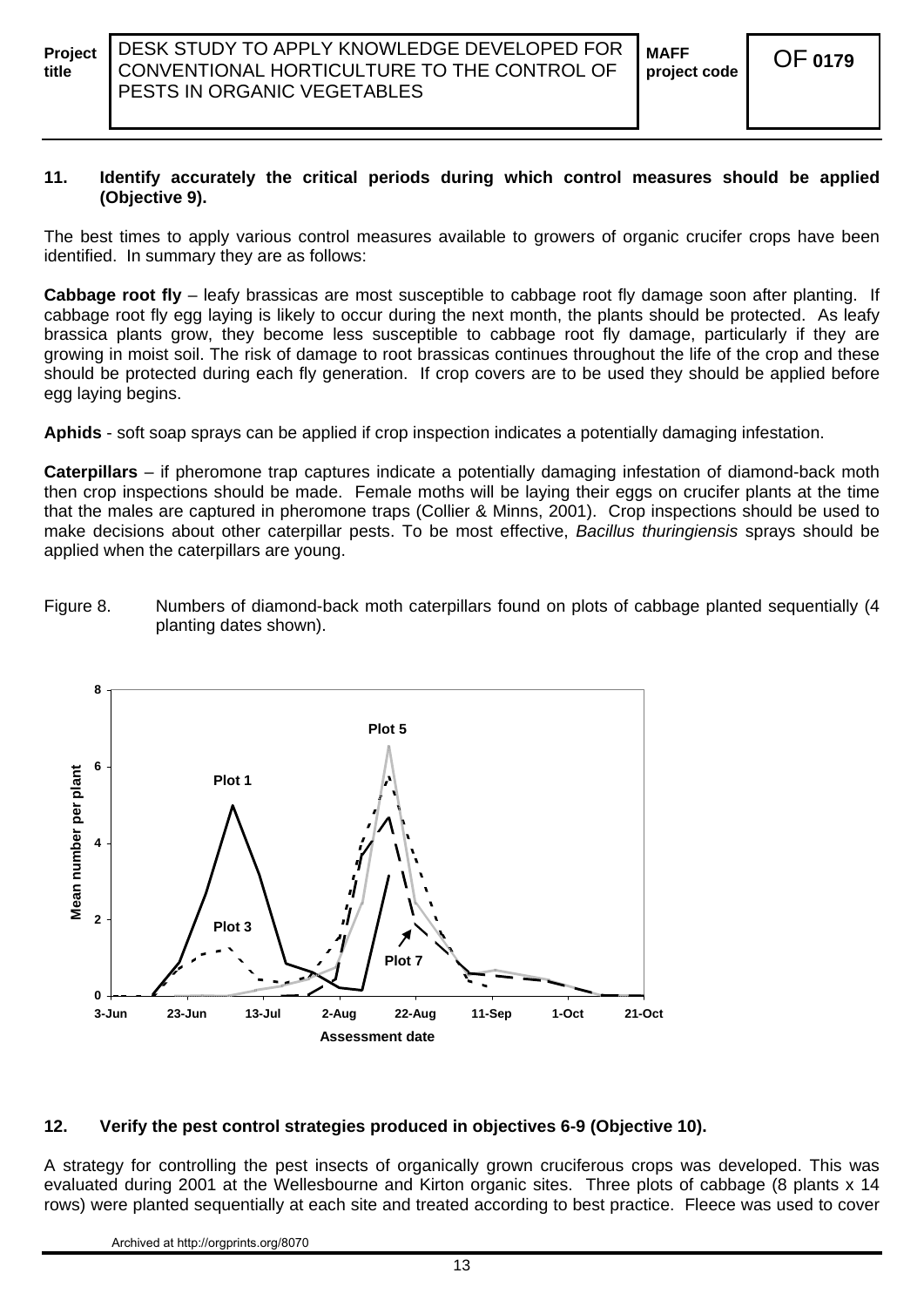**MAFF project code** OF**<sup>0179</sup>**

newly transplanted crops, which were then uncovered subsequently. Sprays of *Bacillus thuringiensis*, soft soap or garlic were applied to control caterpillars, aphids and cabbage root fly respectively.

Plots of cabbage cv Castello were planted at Kirton on 23 May, 19 June and 24 July. Forecasted dates of 50% egg-laying for the first and second generations of cabbage root fly were 21 May and 27 July and peak numbers of cabbage root fly females were captured in yellow water traps on 29 May and 24 July respectively. The plots were covered with fleece for at least the first four weeks after planting and no plants were lost to cabbage root fly.

As in 2000, the diamond-back moth was the main pest insect affecting marketability of the Kirton crops and caterpillars were most numerous in July, when a spray of *Bacillus thuringiensis* was applied. As a consequence, the first planting suffered most insect damage. At harvest, 80%, 90% and 100% of heads were marketable from the three plantings respectively. Cabbage aphids and peach-potato aphids were present in July-August (one application of soft soap was made) and peach-potato aphids were numerous in September. However, neither of these pests affected marketability at harvest.

At Wellesbourne, plots of Savoy cabbage (cv Wirosa) and green cabbage (cv Tundra) were planted on 27 June and 7 July respectively and harvested on 10 December. Some of the plots of cv Tundra were grown under fleece. The Savoy cabbage was treated with soft soap (for aphid control) on 9 July and garlic (for cabbage root fly control) on 16 and 24 July. At harvest, a lower percentage of heads was marketable than from the Kirton plots. However, this was mainly as a result of rotting and not due to pest damage. The use of fleece covers appeared to reduce caterpillar damage on cv Tundra. There were also some varietal differences in susceptibility to pests. Foliar disease (mainly ringspot) affected cv Tundra more than the Savoy cabbage and may have been exacerbated by the use of fleece covers.

Table 2. Harvest assessments on cabbage grown at Wellesbourne in 2001.

|                                                                           | Savoy | Tundra | Tundra   |
|---------------------------------------------------------------------------|-------|--------|----------|
|                                                                           |       |        | (fleece) |
| % marketable heads                                                        | 51    | 79     | 71       |
| Cabbage root fly score                                                    | 3.3   | 44     | 3.2      |
| $(1-9 \text{ scale}, 1 = \text{little damage}; 9 = \text{severe damage})$ |       |        |          |
| Mean no. caterpillar 'holes'                                              | 2.6   | 3.8    | 0.8      |
| Mean no. plants infested with aphids                                      | 3.0   | 0.3    | 0.0      |

#### **13. Produce a user-friendly format for disseminating the above crop protection information to organic growers (Objective 11).**

A workshop on carrot fly control was held at HDRA, Ryton on 23 January 2002. The aim of the workshop was to explore the underlying causes of carrot fly problems in organic production systems and, using the expertise of the participants, to try and outline any control strategies that would be likely to be effective in organic carrot production. The specific aims of the workshop were:

- 1. to explore the underlying causes of carrot fly problems taking into account research findings and grower experience;
- 2. to define a range of strategies that organic growers could use to manage carrot fly problems during the growing season;
- 3. to identify research and extension priorities that would allow growers to implement more effective carrot fly control strategies.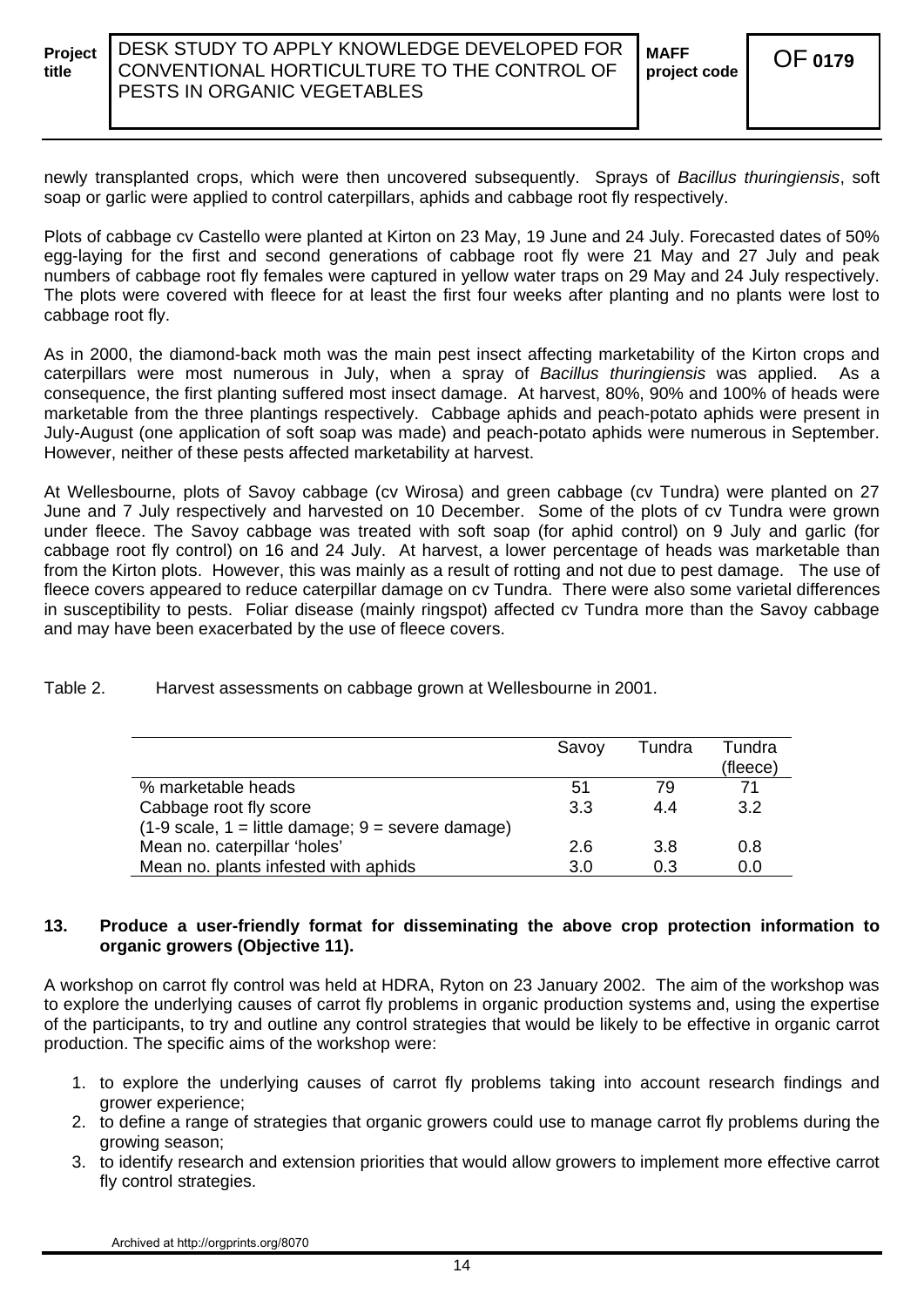Knowledge from the workshop was intended to aid the production of an HDC factsheet on carrot fly control in crops grown organically.

The workshop was organised around group participation. Organic growers, advisors and researchers were invited to attend, and 17 people participated, representing all these backgrounds. Initially, a group exercise was undertaken to examine the causes and effects of carrot fly problems. The exercise was carried out by asking participants to write down the effects of carrot fly attack (from their point of view) on cards, which were then pinned on a board. After some discussion, they were then asked to write down the causes of the problems on cards, which were also pinned on the board. The causes and effects were ordered on the board and the chain of cause and effect briefly discussed. After the group exercise, Rosemary Collier gave a talk on carrot fly biology and control. Finally an open discussion was held to discuss management strategies for carrot fly in light of the exercise, current research knowledge, and the experience of the workshop participants in practice.

The main direct effects of carrot fly are to damage the roots, reducing the quality of carrots, which increases grade-out and ultimately reduces marketable yield. It can also lead to reduced customer satisfaction. Other less direct effects are the increased management costs of monitoring carrot fly and of manipulating fleeces, which can also reduce the effectiveness of weed control. Other indirect effects include increased damage from other pests and pathogens and the need for wider rotations and for soil conditioning to reduce attack.

The causes of carrot fly problems are less tangible and more complex. The causes posted in the exercise tended to fall into four different areas:

- 1. high background populations of carrot fly
- 2. ineffective direct control strategies
- 3. poor agronomic practices or management
- 4. inflexibility of market standards

High background populations of carrot fly are themselves caused by failing to manipulate the cropping environment to reduce carrot fly populations (using adjacent fields for susceptible crops, failure to encourage predators, poor disposal of waste carrots). These problems are ultimately rooted in grower management priorities (and pressures). Ineffective direct control strategies are caused by a lack of 1) resistant varieties, 2) approved biocides and 3) biocontrol agents,which may be due, in turn, to regulatory issues (organic standards and PSD).

Poor agronomic practices that were identified included late or slow harvesting, ineffective fleecing, sequential drillings and inappropriate irrigation. The ultimate causes of some of these problems are a result of the costs of barriers, allied to the low sale price and grower priorities in the face of these pressures. They also include the need for intensive production. Poor knowledge transfer, both between growers, and between growers and researchers is also an underlying cause of carrot fly problems.

Following on from the exercise and talk, an open discussion was held about ideas on management methods that organic growers could incorporate into carrot fly management strategies. During the discussion, gaps in current knowledge or potential management methods were also discussed. Methods discussed included trap cropping, crop covers and other barriers, biological control, acceptable pesticides/sprays, intercropping, crop management, habitat management and resistant varieties. Transfer of research results between scientists and growers and knowledge transfer between growers, were also identified as aspects that merit more attention. Research projects should have greater funding built in for technology transfer and research could be more participatory and interactive. To this end open days and workshops should be more interactive and practical. Growers could better identify problems that need research solutions.

A management strategy for organic carrot growers is likely to revolve around the flexible use of the following elements: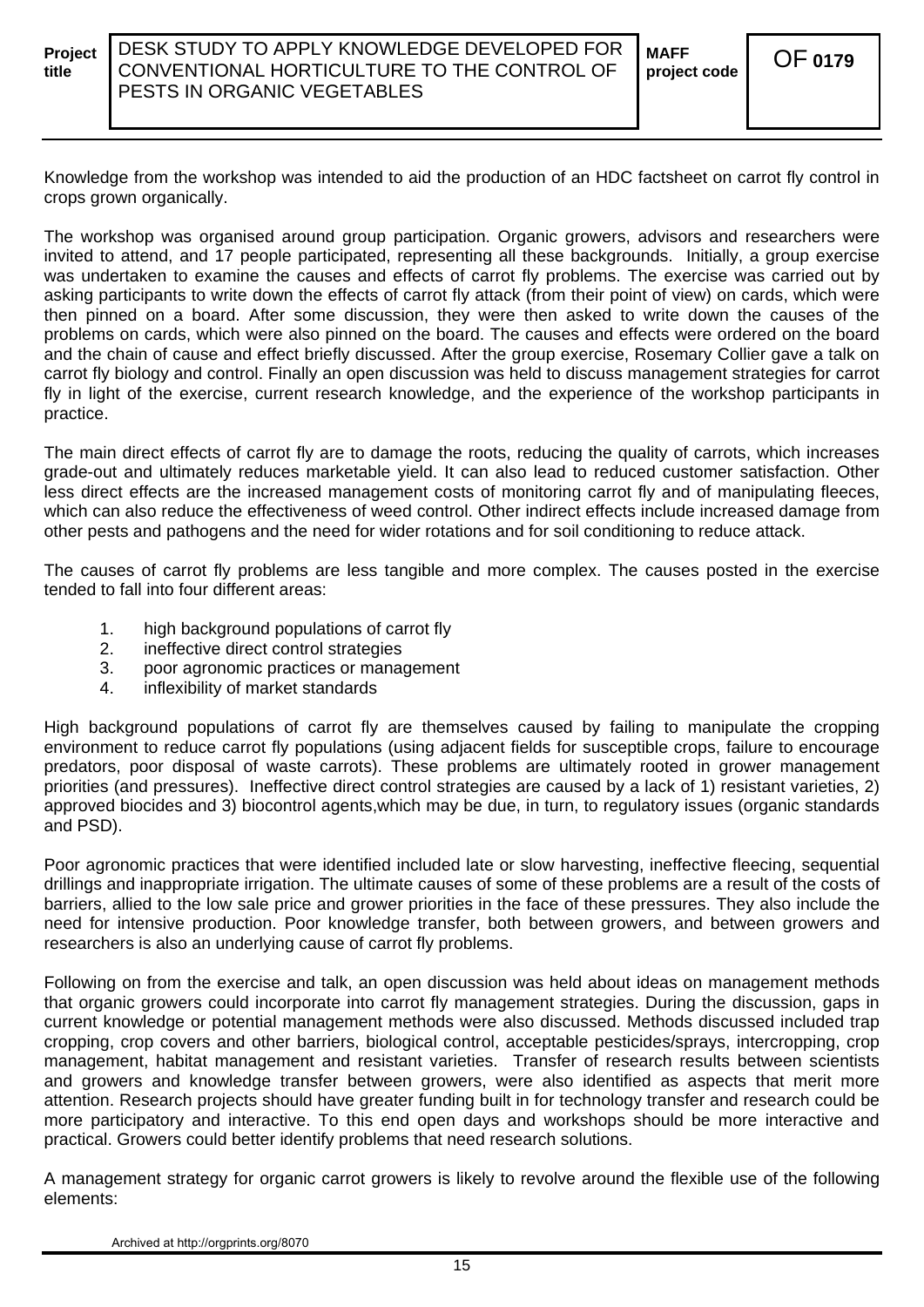

- **Use of fleece/mesh** combined with forecasts and monitoring to exclude flies at the times they are likely to be laying eggs and to avoid trapping them under the fleece.
- **Late sowing (or sowing with fleece for early carrots)** also combined with the use of forecasts and monitoring to avoid peak periods of egg laying.
- **Early or targeted harvests** once again combined with the use of forecasts and monitoring, in order to avoid build up of damage in the crop. Targeted harvests would aim to harvest those parts of the crop most at risk first.
- **Destruction of crop remains/reject piles** either mechanically or by using animals to reduce background population levels.
- **Rotation and/or isolation of new sowings** to reduce immigration of adult flies into new crops.
- **Use of partially resistant varieties**, possibly in hot spots, to reduce the build up of fly populations. Although not completely effective in itself, when combined with the other management methods mentioned here partial resistance could be a valuable management tool (provided the varieties are acceptable for marketing).
- **Holding off irrigation at key stages in the pest life cycle** will be beneficial where irrigation is customarily used.

During the discussion it was apparent that some of the causes of carrot fly problems were rooted in technology transfer, communication, marketing and consumer issues. These issues need to be dealt with as part of on-going education programmes and as part of technology transfer events for growers. As a result of this meeting and after consultation with the HDC, two factsheets (on the control of carrot fly and of crucifer pests in crops grown organically) were produced for publication by the HDC. Other sources of information, such as the HDC/HRI pest forecasts, will be publicised through the HDRA pest and disease e-mail group.

#### **14. Technology transfer**

a) Meetings and workshops

COLLIER, R.H. 'Forecasting the timing of attacks by insect pests of vegetables'. HDRA, Ryton, 8 Dec 1999. DAVIES, J. 'Using crop covers to control insect pests of vegetables' HDRA, Ryton, 8 Dec 1999.

COLLIER, R.H. 'Strategies for controlling the carrot fly (*Psila rosae*) in organic crops' 52nd International Symposium on Crop Protection, Gent, 9 May 2000.

COLLIER, R.H. 'Brassica pest control' HRIA Organic Day at Kirton, 23 Aug 2000.

- COLLIER, R.H. 'Novel methods of pest management' British Association Festival of Science, 8 Sep 2000.
- COLLIER, R.H. 'Pest control trials in carrots and cabbage' HDRA Open Day Disease control for organic vegetables, 30 Nov 2000.
- COLLIER, R.H., FINCH, S. & CHANDLER, D. 'Brassica pest control without insecticides' HDC/HRIA Workshop, 11 Jan 2001.
- COLLIER, R.H. 'Pest control in organically-produced crops of field vegetables'. 53rd International Symposium on Crop Protection, Gent, 8 May 2001.
- COLLIER, R.H. HDRA Workshop on brassicas and carrots. 'Farming to manage pests and diseases pest management in carrots', 1 November 2001.
- COLLIER, R.H. & FINCH, S., R.H. 'Strategies for controlling the carrot fly (*Psila rosae* F.) in organic crops'. UK Onion and Carrot Conference 28 November 2001 (Poster).
- COLLIER, R.H. & FINCH, S. Strategies for controlling the carrot fly (*Psila rosae* F.) in organic crops. *Forum National Fruits et Legumes Biologiques et Bilan du Programme Interregional Nord Pas-de-Calais/Kent 'Agrobiologie Transmanche'*. 11-12 December 2001, Bouvines Nord, France. 42-44. (Poster)
- FINCH, S. & COLLIER, R.H. The effect of increased crop diversity on host plant selection by insects. *Forum National Fruits et Legumes Biologiques et Bilan du Programme Interregional Nord Pas-de-Calais/Kent 'Agrobiologie Transmanche'.* 11-12 December 2001, Bouvines Nord, France. 21-23.
- DAVIES, G. & COLLIER, R.H. Workshop on carrot fly control, HDRA, Ryton, 23 January 2002.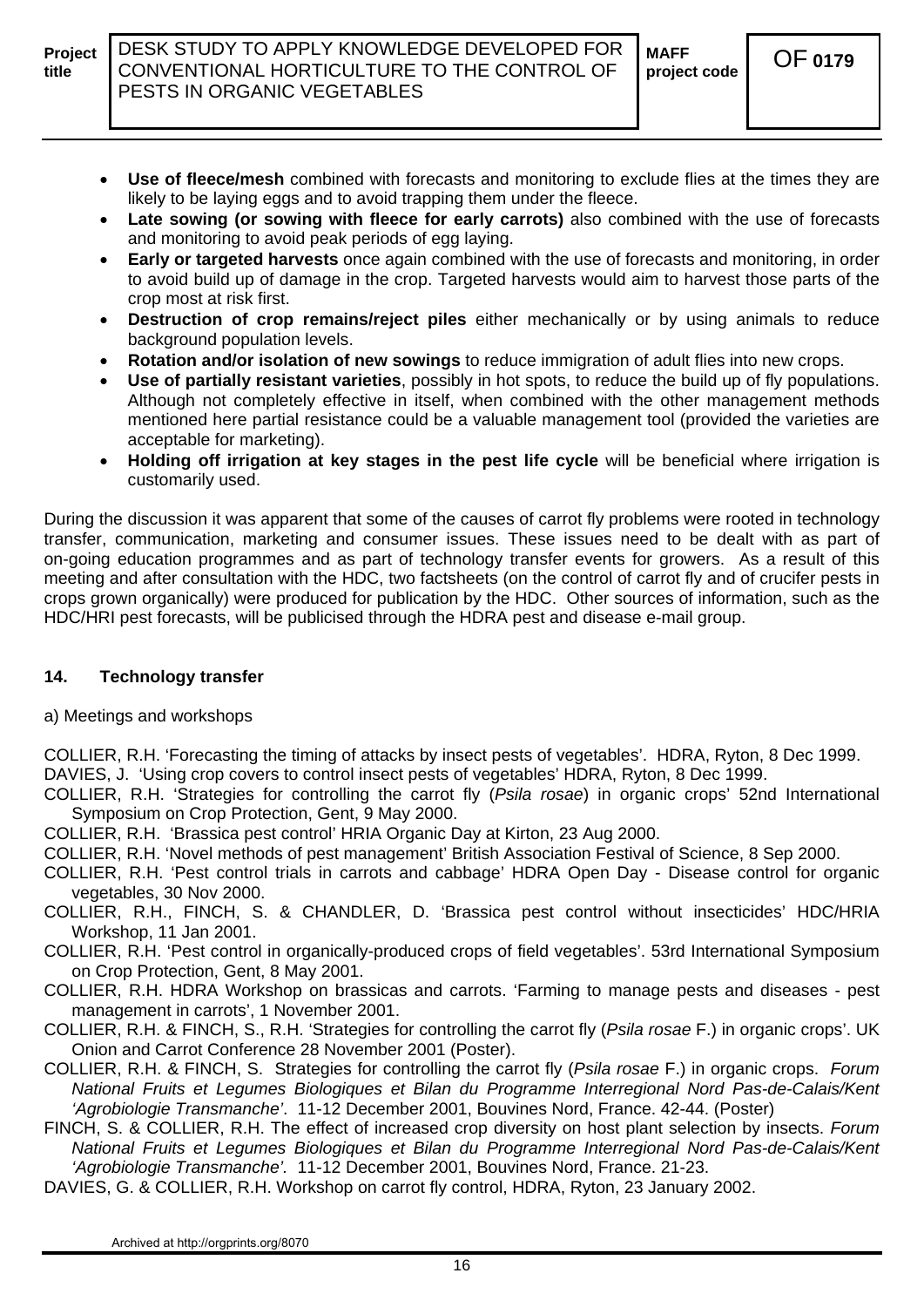- COLLIER, R.H. & FINCH, S. Pest insect control in organically-produced crops of field vegetables. 2<sup>nd</sup> International Confererence On The Alternative Control Methods Against Plant Pests And Diseases, Lille – 4, 5, 6, And 7<sup>th</sup> March 2002
- FINCH, S. & COLLIER R.H.. The effect of increased crop diversity on host-plant selection by insects. 2<sup>nd</sup> International Confererence On The Alternative Control Methods Against Plant Pests And Diseases, Lille – 4, 5, 6, And 7<sup>th</sup> March 2002

#### b) Reports and publications

- COLLIER, R.H., FINCH, S. & LENNARTSSON, M. (1999). Stop your carrots getting stick. *Organic Farming*, Autumn 1999, Issue 63, 18-19.
- DAVIES, G. (2001). Pest management in organic vegetables. *Grower*, 26 April. 20-22.
- COLLIER, R. H. & FINCH, S. (2000). Strategies for controlling the carrot fly (*Psila rosae* F.) in organic crops. *Mededelingen Faculteit Landbouwkundige en Toegepaste Biologische Wetenschappen* **65**, (2a), 227-233.
- FINCH, S. & COLLIER, R.H. (2000). Host-plant selection by insects a theory based on 'appropriate/inappropriate landings' by pest insects of cruciferous plants. *Entomologia experimentalis et applicata* **96**, 91-102.
- COLLIER, R. H. (2001). What's up doc? *Organic Farming*, Winter 2001, 22-23.
- COLLIER, R. H. (2001). Crop covers offer considerable opportunities for pest control. *The Vegetable Farmer*, December, 18-20.
- COLLIER, R. H., FINCH, S. & DAVIES, G. (2001). Pest insect control in organically-produced crops of field vegetables. *Mededelingen Faculteit Landbouwkundige en Toegepaste Biologische Wetenschappen*, **66**, **(2a)**, 259-267.
- COLLIER, R.H., FINCH, S. & DAVIES, J.S. (2002). New ways of manipulating field populations of the carrot fly. *Integrated Control in Field Vegetable Crops. IOBC/WPRS Bulletin*. In press.
- COLLIER, R.H. & FINCH, S. (2002). Forecasting attacks by pest insects of cruciferous crops. *Proceedings of 4th International Workshop on the Management of Diamondback Moth and Other Crucifer Pests.* In press.
- FINCH, S. & COLLIER, R.H. (2002). Host plant finding by insects undersowing crop plants with clover reveals the missing link. *Proceedings of 4<sup>th</sup> International Workshop on the Management of Diamondback Moth and Other Crucifer Pests*. In press.

#### **15. References**

- Antill, D.N., Senior, D., Blood Smyth, J., Davies, J. & Emmett, B. (1990). Crop covers and mulches to prevent pest damage to field vegetables. *Proceedings 1990 Brighton Crop Protection Conference - Pests and Diseases*, 355-360.
- Coaker, T.H. & Hartley, D. (1988). Pest management of *Psila rosae* on carrot crops in the eastern region of England*. Integrated Control in Field Vegetable Crops IOBC/WPRS Bulletin* XI/l, 40-52.
- Collier, R. H. (2001). Crop covers offer considerable opportunities for pest control. *The Vegetable Farmer*, December, 18-20.
- Collier, R.H. (1999) Integrated control of aphid pests of lettuce and brassica crops in the UK. *Mededelingen Faculteit Landbouwkundige en Toegepaste Biologische Wetenschappen Universiteit Gent* **64: 3a**, 3-9.
- Collier, R.H. and Mead, A. (1999) Simulating sampling strategies for aphid and caterpillar pests of brassica crops. *Integrated Control in Field Vegetable Crops. IOBC/WPRS Bulletin 1999* **22 (5)**, 1-7.
- Collier, R.H. & Minns, S.A. (2001). Brassicas: Refinement and field validation of forecasts for the caterpillar pests of brassicas. *Final Report 1999-2001 HDC Project FV163A.*
- Dufault, C.P. & Coaker, T.H. (1987). Biology and control of the carrot fly, *Psila rosae* (F.). *Agricultural Zoology Reviews* **2**, 97-134.
- Ellis, P.R. & Kift, N.B. (2000). The exploitation of plant resistance in controlling insect pests of vegetable crops. *Integrated Control in Field Vegetable Crops IOBC/WPRS Bulletin* 2002, in press.